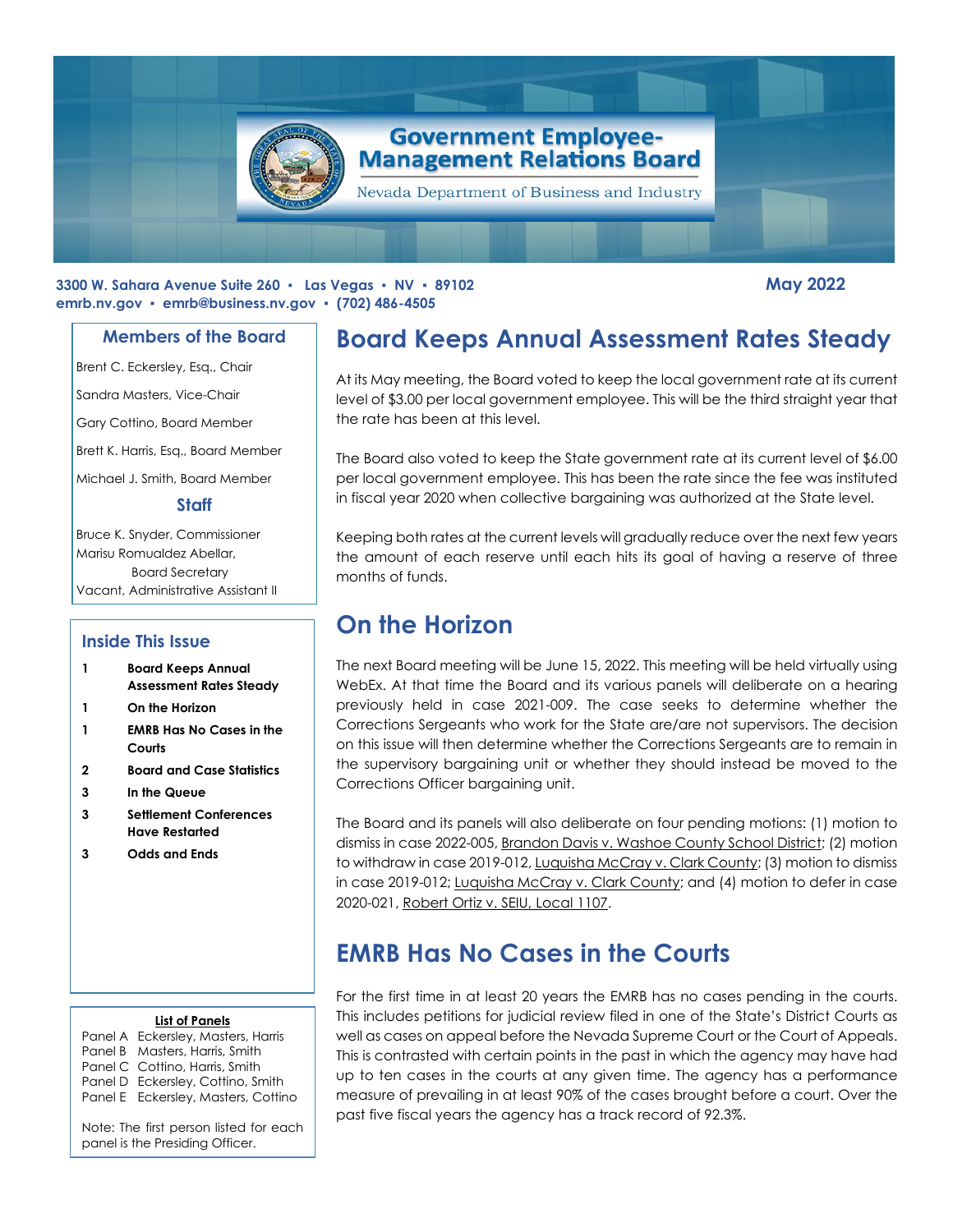## **Board and Case Statistics**

Below is a page from our newest version of the agency's strategic plan, showing activity levels for the past five fiscal years for the Board and the cases filed with the EMRB. We hope you find the information both informative and interesting.

### **Number of New Cases Filed**

Cases are at the heart of what the EMRB does. Below are the number filed each year:

| FY 2018 | <b>FV 2019</b> | FY 2020 | FY 2021 | FY 2022 |
|---------|----------------|---------|---------|---------|
| 45      |                |         | ∠آ      | 26 est. |

## **Number of Board Meeting Days**

The Board meets once or twice each month for up to three days at a time. In addition, each Board member prepares for up to two days for each meeting, reading the backup materials which consist of legal documents as one would encounter in court cases.

| FY 2018 | $FY$ 2019 | TY 2020 | FY 2021  | 2022<br>FY |
|---------|-----------|---------|----------|------------|
| 28      | ، د       | ب ک     | סר<br>40 | est.       |

### **Number of Hearings Held**

Hearings are held in panels of three Board members randomly selected for a case.

| FY 2018 | 2020     | <b>FV 2021</b> | 2022                |
|---------|----------|----------------|---------------------|
|         | <b>.</b> |                | $A^{\alpha}$<br>しいし |

## **Number of Months Until a Hearing is Held**

Justice delayed is often justice denied. This performance measure tracks the number of months from when the initial documents are filed until the hearing begins. Goal 1.2, mentioned later in the document, is to hold a hearing within 3 months.

| FY 2018 | FY 2019 | FY 2020 | FY 2021 | FY 2022   |
|---------|---------|---------|---------|-----------|
| 5.48    | 5.00    | 5.20    | 2.01    | 2.38 est. |

### **Percentage of Cases Won on Appeal**

The primary mission of the Board is to make just, fair and correct decisions according to the facts presented as evidence and the law. Its decisions should be upheld by a judicial review in the courts. Goal 1.1 is to prevail on 90% of such appeals.

| FY 2018             | FY 2019             | FY 2020             | FY 2021             | FY 2022             |
|---------------------|---------------------|---------------------|---------------------|---------------------|
| 100.00%             | 85.71%              | 100.00%             | 100.00%             | $100.00\%$ est.     |
| $(1 \text{ of } 1)$ | $(6 \text{ of } 7)$ | $(3 \text{ of } 3)$ | $(1 \text{ of } 1)$ | $(1 \text{ of } 1)$ |